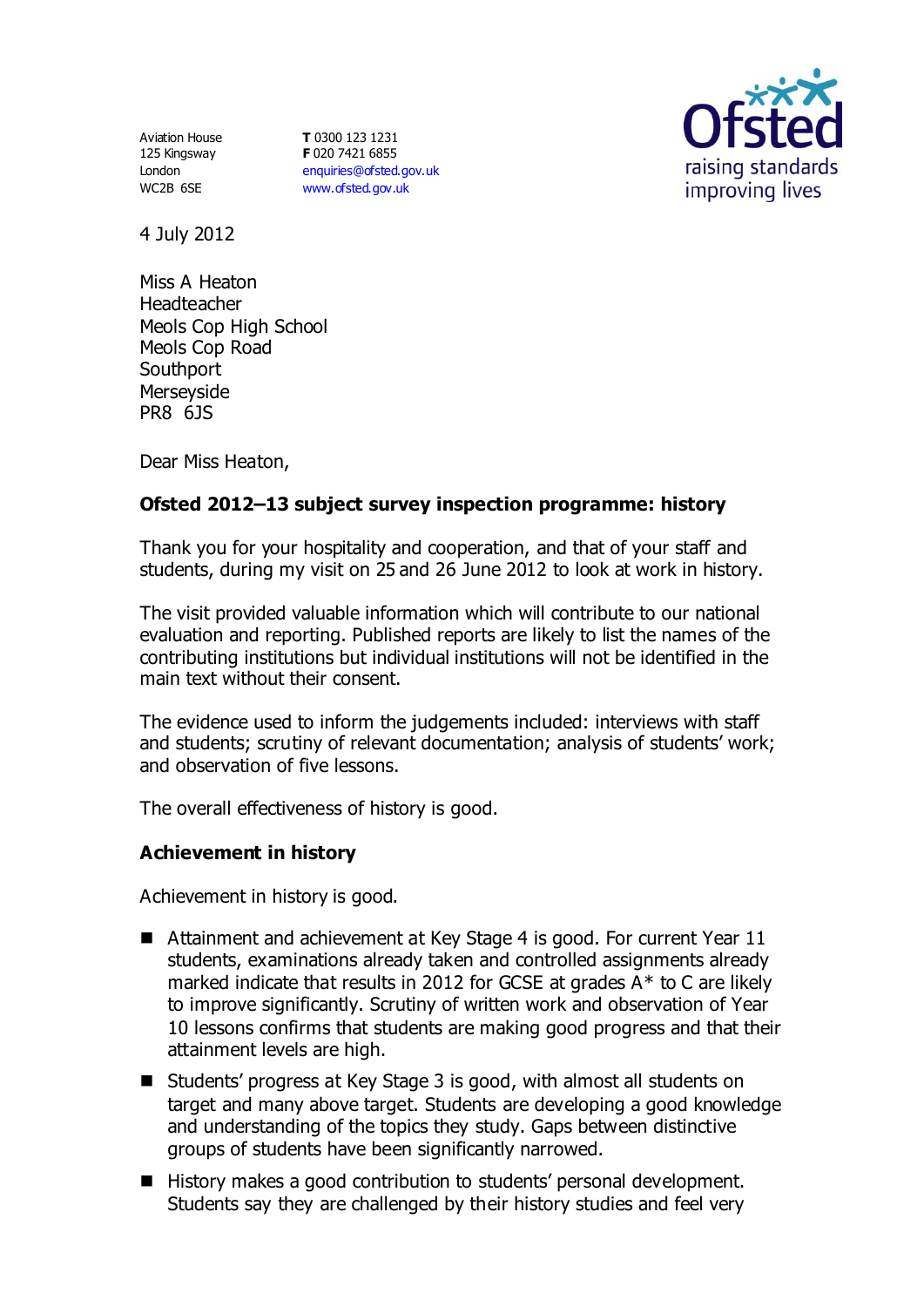enthusiastic about the subject. Well organised and resourced group work has enhanced a cooperative spirit within all teaching groups.

### **Quality of teaching in history**

The quality of teaching in history is good.

- Teachers have good subject knowledge, are very enthusiastic about the subject and highly reflective about their work. Lessons are characterised by good pace, lively engagement that includes all students, high expectations and exhilarating and challenging student-centred activities. Data are used well for lesson planning. Group activities are very well matched to students' abilities.
- The typical qualities of teaching within the department were exemplified in a Year 9 lesson on rationing during the Second World War. Students were highly focused and worked very hard at sifting and evaluating evidence. Groups discussed the quality of the evidence, possible interpretations and conclusions. Feedback was thorough and well informed. Consequently, students made very good progress in understanding the nature and impact of rationing.
- Students' work is marked regularly and it is swiftly returned to them. It makes clear what they have done well and what they need to do to improve. However, marking does not routinely provide opportunities for students to respond to teachers' verbal and written comments and engage in a dialogue of learning and assessment.

# **Quality of the curriculum in history**

The quality of the curriculum in history is good.

- The history curriculum at Key Stage 3 is challenging and enables students to build good foundations and understanding of historical concepts and processes. Observation of lessons and scrutiny of students' written work demonstrates that students are developing their historical knowledge and deepening their historical thinking and understanding. Above all they enjoy history and find it challenging and enriching.
- $\blacksquare$  The use of information and computer technology (ICT) is good, although the resources on the virtual learning environment (VLE) facility for Key Stage 3 students do not yet match the quality of those for Key Stage 4 students.
- The curriculum meets the needs of students at Key Stage 4 well. Students are making good progress because they find topics interesting and challenging. The three hours a week allocation for history for Key Stage 4 students is supplemented by well-attended additional sessions after school and sometimes on Saturday mornings. The department has established good curriculum links with other areas such as drama, sports, English and geography to extend, enhance and enrich the students' experiences.
- Enrichment opportunities are good and developing under new departmental leadership. A strong focus is on visiting local museums and